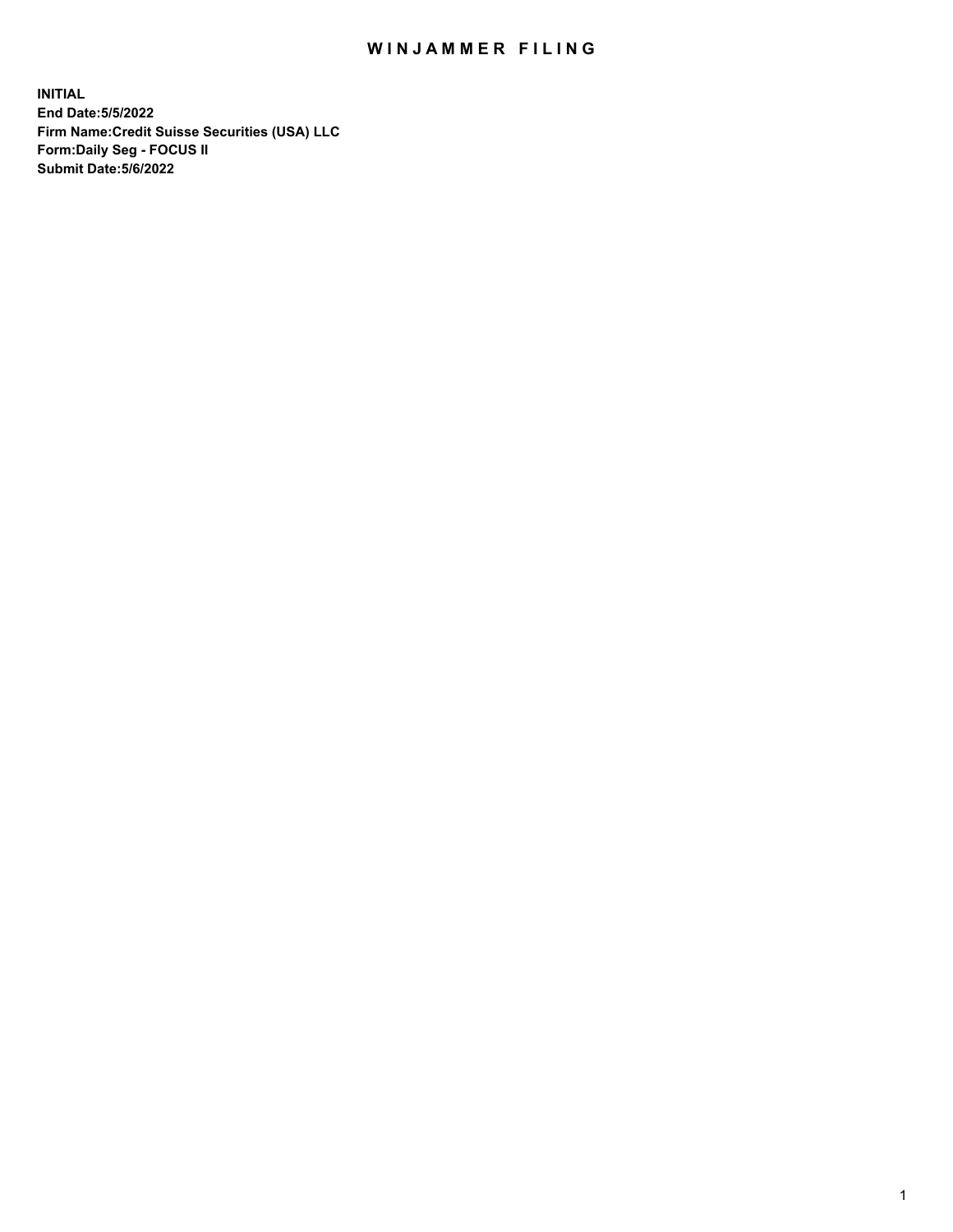**INITIAL**

#### **End Date:5/5/2022 Firm Name:Credit Suisse Securities (USA) LLC Form:Daily Seg - FOCUS II Submit Date:5/6/2022**

# **Daily Segregation - Cover Page**

| Name of Company                                                                                                                                                                                                                                                                                                                | <b>Credit Suisse Securities (USA)</b><br><b>LLC</b>                           |
|--------------------------------------------------------------------------------------------------------------------------------------------------------------------------------------------------------------------------------------------------------------------------------------------------------------------------------|-------------------------------------------------------------------------------|
| <b>Contact Name</b>                                                                                                                                                                                                                                                                                                            | <b>Alexander Baptiste</b>                                                     |
| <b>Contact Phone Number</b>                                                                                                                                                                                                                                                                                                    | 919-994-6223                                                                  |
| <b>Contact Email Address</b>                                                                                                                                                                                                                                                                                                   | alexander.baptiste@credit-suiss<br>e.com                                      |
| FCM's Customer Segregated Funds Residual Interest Target (choose one):<br>a. Minimum dollar amount: ; or<br>b. Minimum percentage of customer segregated funds required:% ; or<br>c. Dollar amount range between: and; or<br>d. Percentage range of customer segregated funds required between: % and %.                       | $\frac{0}{5}$<br>$\underline{0}$ $\underline{0}$<br>0 <sub>0</sub>            |
| FCM's Customer Secured Amount Funds Residual Interest Target (choose one):<br>a. Minimum dollar amount: ; or<br>b. Minimum percentage of customer secured funds required:%; or<br>c. Dollar amount range between: and; or<br>d. Percentage range of customer secured funds required between:% and%.                            | $\frac{0}{5}$<br>0 <sub>0</sub><br>0 <sub>0</sub>                             |
| FCM's Cleared Swaps Customer Collateral Residual Interest Target (choose one):<br>a. Minimum dollar amount: ; or<br>b. Minimum percentage of cleared swaps customer collateral required:% ; or<br>c. Dollar amount range between: and; or<br>d. Percentage range of cleared swaps customer collateral required between:% and%. | $\overline{\mathbf{0}}$<br>$\overline{5}$<br>0 <sub>0</sub><br>0 <sub>0</sub> |

Attach supporting documents CH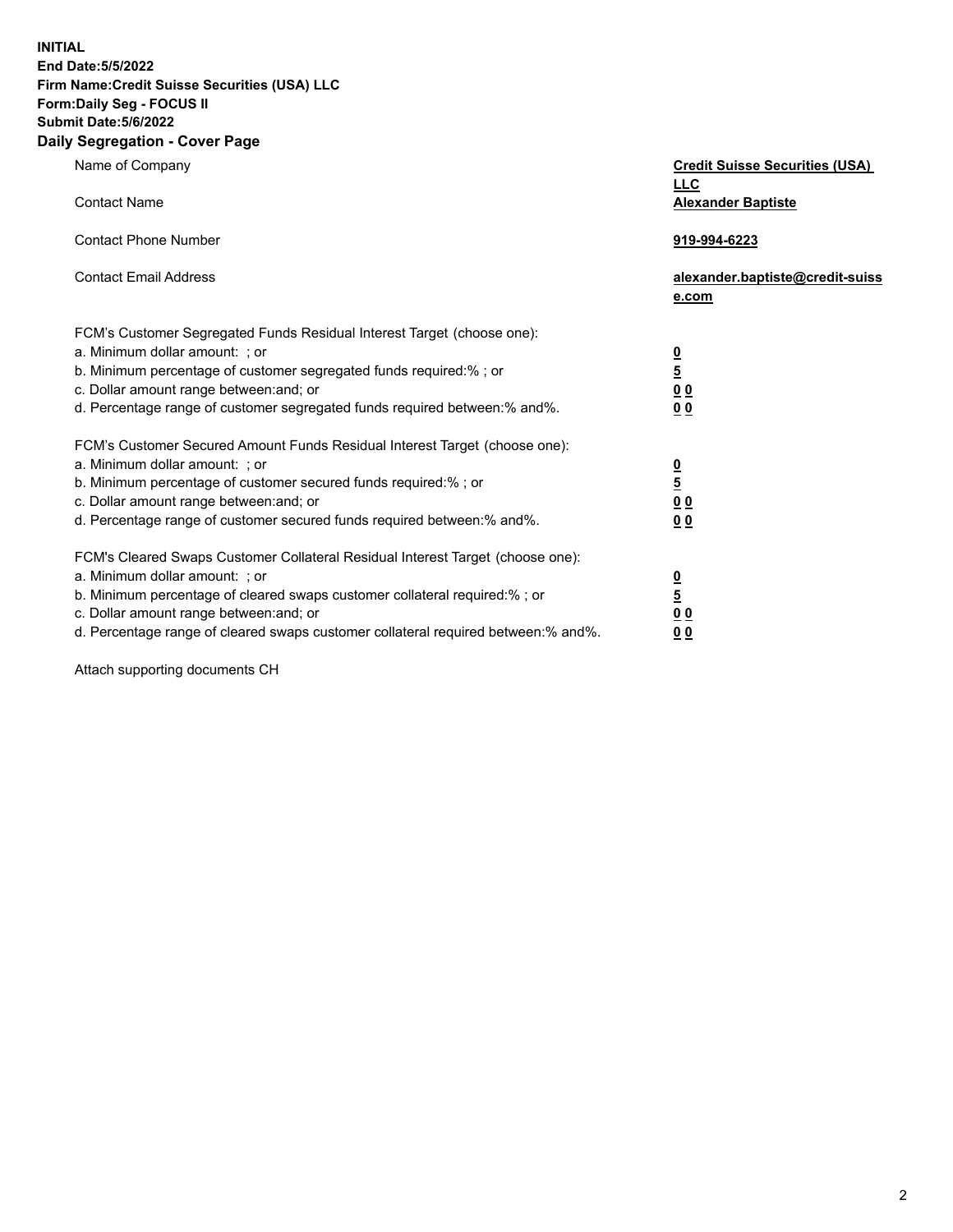### **INITIAL End Date:5/5/2022 Firm Name:Credit Suisse Securities (USA) LLC Form:Daily Seg - FOCUS II Submit Date:5/6/2022**

### **Daily Segregation - Secured Amounts**

|          | Foreign Futures and Foreign Options Secured Amounts                                                                                  |                                   |
|----------|--------------------------------------------------------------------------------------------------------------------------------------|-----------------------------------|
|          | Amount required to be set aside pursuant to law, rule or regulation of a foreign                                                     | $0$ [7305]                        |
|          | government or a rule of a self-regulatory organization authorized thereunder                                                         |                                   |
| 1.       | Net ledger balance - Foreign Futures and Foreign Option Trading - All Customers                                                      |                                   |
|          | A. Cash                                                                                                                              | 2,723,216,514 [7315]              |
|          | B. Securities (at market)                                                                                                            | 16,594,556 [7317]                 |
| 2.       | Net unrealized profit (loss) in open futures contracts traded on a foreign board of trade                                            | -1,740,315,216 [7325]             |
| 3.       | Exchange traded options                                                                                                              |                                   |
|          | a. Market value of open option contracts purchased on a foreign board of trade                                                       | 124 [7335]                        |
|          | b. Market value of open contracts granted (sold) on a foreign board of trade                                                         | $0$ [7337]                        |
| 4.       | Net equity (deficit) (add lines 1. 2. and 3.)                                                                                        | 999,495,978 [7345]                |
| 5.       | Account liquidating to a deficit and account with a debit balances - gross amount                                                    | 106,850,174 [7351]                |
|          | Less: amount offset by customer owned securities                                                                                     | -106,790,384 [7352] 59,790 [7354] |
| 6.       | Amount required to be set aside as the secured amount - Net Liquidating Equity                                                       | 999,555,768 [7355]                |
|          | Method (add lines 4 and 5)                                                                                                           |                                   |
| 7.       | Greater of amount required to be set aside pursuant to foreign jurisdiction (above) or line                                          | 999,555,767 [7360]                |
|          | 6.                                                                                                                                   |                                   |
|          | FUNDS DEPOSITED IN SEPARATE REGULATION 30.7 ACCOUNTS                                                                                 |                                   |
| 1.       | Cash in banks                                                                                                                        |                                   |
|          | A. Banks located in the United States                                                                                                | 14,150,197 [7500]                 |
|          | B. Other banks qualified under Regulation 30.7                                                                                       | 240,480,364 [7520] 254,630,561    |
|          |                                                                                                                                      | [7530]                            |
| 2.       | <b>Securities</b>                                                                                                                    |                                   |
|          | A. In safekeeping with banks located in the United States                                                                            | 16,594,556 [7540]                 |
|          | B. In safekeeping with other banks qualified under Regulation 30.7                                                                   | 0 [7560] 16,594,556 [7570]        |
| 3.       | Equities with registered futures commission merchants                                                                                |                                   |
|          | A. Cash                                                                                                                              | $0$ [7580]                        |
|          | <b>B.</b> Securities                                                                                                                 | $0$ [7590]                        |
|          | C. Unrealized gain (loss) on open futures contracts                                                                                  | $0$ [7600]                        |
|          | D. Value of long option contracts                                                                                                    | $0$ [7610]                        |
|          | E. Value of short option contracts                                                                                                   | 0 [7615] 0 [7620]                 |
| 4.       | Amounts held by clearing organizations of foreign boards of trade                                                                    |                                   |
|          | A. Cash                                                                                                                              | $0$ [7640]                        |
|          | <b>B.</b> Securities                                                                                                                 | $0$ [7650]                        |
|          | C. Amount due to (from) clearing organization - daily variation                                                                      | $0$ [7660]                        |
|          | D. Value of long option contracts                                                                                                    | $0$ [7670]                        |
|          | E. Value of short option contracts                                                                                                   | 0 [7675] 0 [7680]                 |
| 5.       | Amounts held by members of foreign boards of trade                                                                                   |                                   |
|          | A. Cash                                                                                                                              | 2,764,536,469 [7700]              |
|          | <b>B.</b> Securities                                                                                                                 | $0$ [7710]                        |
|          | C. Unrealized gain (loss) on open futures contracts                                                                                  | -1,827,382,303 [7720]             |
|          | D. Value of long option contracts                                                                                                    | 124 [7730]                        |
|          | E. Value of short option contracts                                                                                                   | 0 [7735] 937,154,290 [7740]       |
| 6.       | Amounts with other depositories designated by a foreign board of trade                                                               | $0$ [7760]                        |
| 7.       | Segregated funds on hand                                                                                                             | $0$ [7765]                        |
| 8.<br>9. | Total funds in separate section 30.7 accounts<br>Excess (deficiency) Set Aside for Secured Amount (subtract line 7 Secured Statement | 1,208,379,407 [7770]              |
|          | Page 1 from Line 8)                                                                                                                  | 208,823,640 [7380]                |
| 10.      | Management Target Amount for Excess funds in separate section 30.7 accounts                                                          | 49,977,788 [7780]                 |
|          |                                                                                                                                      |                                   |

11. Excess (deficiency) funds in separate 30.7 accounts over (under) Management Target **158,845,852** [7785]

3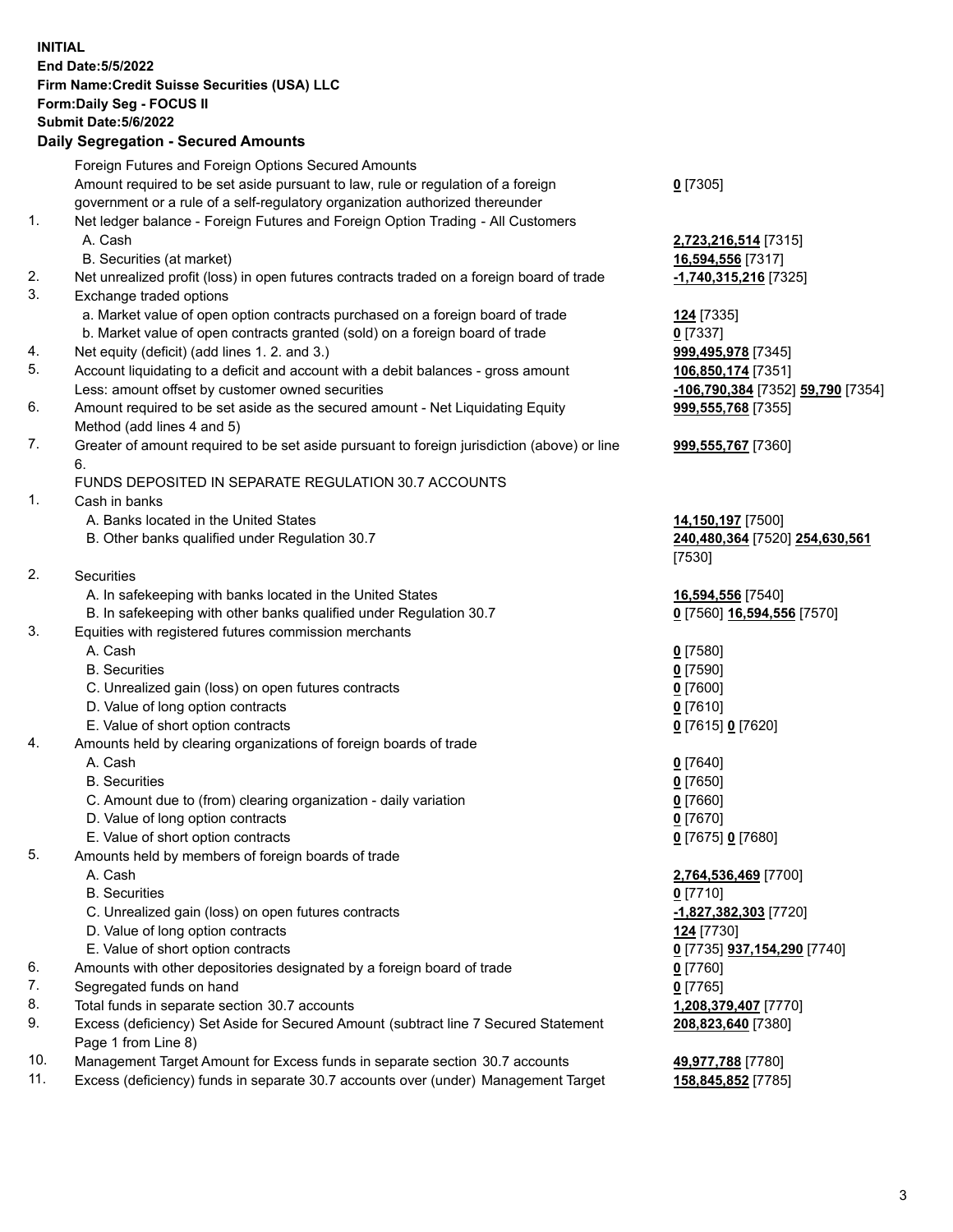|     | <b>INITIAL</b><br><b>End Date: 5/5/2022</b><br>Firm Name: Credit Suisse Securities (USA) LLC<br>Form: Daily Seg - FOCUS II<br>Submit Date: 5/6/2022 |                                 |
|-----|-----------------------------------------------------------------------------------------------------------------------------------------------------|---------------------------------|
|     | Daily Segregation - Segregation Statement                                                                                                           |                                 |
|     | SEGREGATION REQUIREMENTS(Section 4d(2) of the CEAct)                                                                                                |                                 |
| 1.  | Net ledger balance                                                                                                                                  |                                 |
|     | A. Cash                                                                                                                                             | 252,384,452 [7010]              |
|     | B. Securities (at market)                                                                                                                           | 293,646,909 [7020]              |
| 2.  | Net unrealized profit (loss) in open futures contracts traded on a contract market                                                                  | -53,665,454 [7030]              |
| 3.  | Exchange traded options                                                                                                                             |                                 |
|     | A. Add market value of open option contracts purchased on a contract market                                                                         | 50,895,610 [7032]               |
|     | B. Deduct market value of open option contracts granted (sold) on a contract market                                                                 | -52,177,838 [7033]              |
| 4.  | Net equity (deficit) (add lines 1, 2 and 3)                                                                                                         | 491,083,679 [7040]              |
| 5.  | Accounts liquidating to a deficit and accounts with                                                                                                 |                                 |
|     | debit balances - gross amount                                                                                                                       | 10,336,712 [7045]               |
|     | Less: amount offset by customer securities                                                                                                          | -10,335,574 [7047] 1,138 [7050] |
| 6.  | Amount required to be segregated (add lines 4 and 5)                                                                                                | 491,084,817 [7060]              |
|     | FUNDS IN SEGREGATED ACCOUNTS                                                                                                                        |                                 |
| 7.  | Deposited in segregated funds bank accounts                                                                                                         |                                 |
|     | A. Cash                                                                                                                                             | 63,396,751 [7070]               |
|     | B. Securities representing investments of customers' funds (at market)                                                                              | $0$ [7080]                      |
|     | C. Securities held for particular customers or option customers in lieu of cash (at                                                                 | 287,112,802 [7090]              |
|     | market)                                                                                                                                             |                                 |
| 8.  | Margins on deposit with derivatives clearing organizations of contract markets                                                                      |                                 |
|     | A. Cash                                                                                                                                             | 344,385,483 [7100]              |
|     | B. Securities representing investments of customers' funds (at market)                                                                              | $0$ [7110]                      |
|     | C. Securities held for particular customers or option customers in lieu of cash (at                                                                 | 6,534,107 [7120]                |
|     | market)                                                                                                                                             |                                 |
| 9.  | Net settlement from (to) derivatives clearing organizations of contract markets                                                                     | -8,580,756 [7130]               |
| 10. | Exchange traded options                                                                                                                             |                                 |
|     | A. Value of open long option contracts                                                                                                              | 50,895,610 [7132]               |
|     | B. Value of open short option contracts                                                                                                             | -52,177,838 [7133]              |
| 11. | Net equities with other FCMs                                                                                                                        |                                 |
|     | A. Net liquidating equity                                                                                                                           | 168,384 [7140]                  |
|     | B. Securities representing investments of customers' funds (at market)                                                                              | $0$ [7160]                      |
|     | C. Securities held for particular customers or option customers in lieu of cash (at                                                                 | $0$ [7170]                      |
|     | market)                                                                                                                                             |                                 |
| 12. | Segregated funds on hand                                                                                                                            | $0$ [7150]                      |
| 13. | Total amount in segregation (add lines 7 through 12)                                                                                                | 691,734,543 [7180]              |
| 14. | Excess (deficiency) funds in segregation (subtract line 6 from line 13)                                                                             | 200,649,726 [7190]              |
| 15. | Management Target Amount for Excess funds in segregation                                                                                            | 24,554,241 [7194]               |
| 16. | Excess (deficiency) funds in segregation over (under) Management Target Amount                                                                      | 176,095,485 [7198]              |
|     | <b>Excess</b>                                                                                                                                       |                                 |